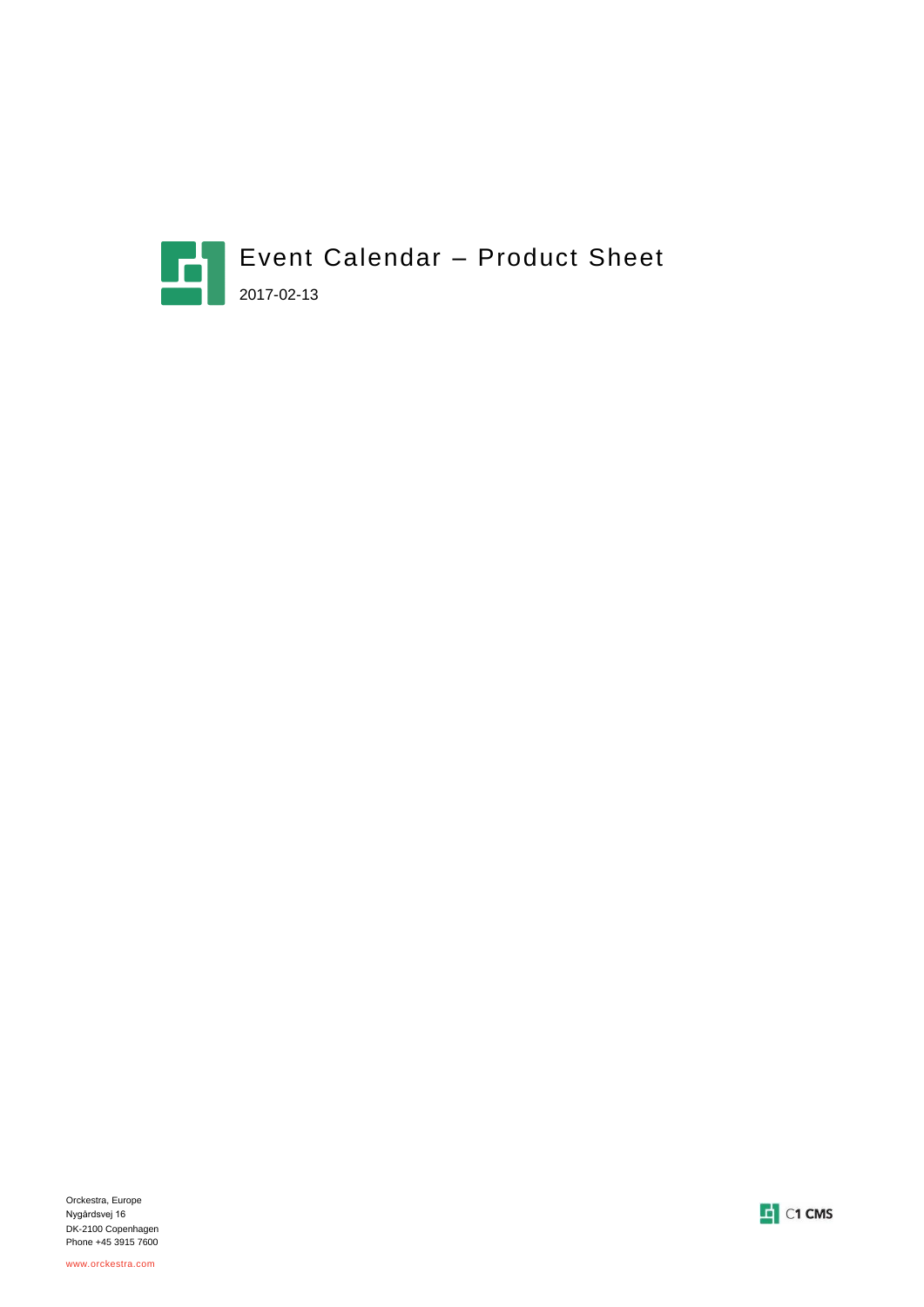## Let People Sign Up for Your Events

Two-way communication is important for winning new customers and users and making your existing ones happy. Various events you hold for them on a regular may help a lot here. In the Web-aware world, online events are not infrequent.

The Event Calendar add-on allows you to announce details on your upcoming online and offline events and let people sign up for them right on the website.

The user-friendly administrative tools for managing your event calendar are directly integrated into the CMS Console.



For each event you can specify the location, the date and time, the number of seats and provide other necessary details and descriptions.

The Event Calendar add-on manages signups automatically sending email notifications to signees and adding them to the queue if the number of seats is exceeded.

The email messages and signup forms are easy to customize and you can set up different messages and forms for different events.

#### Features

The following are major features of the Event Calendar add-on:

- Automatic queue management
- Email notifications
- Customizable emails
- Customizable signup forms
- Out-of-the-box use
- Signup list management
- Multiple signup configurations

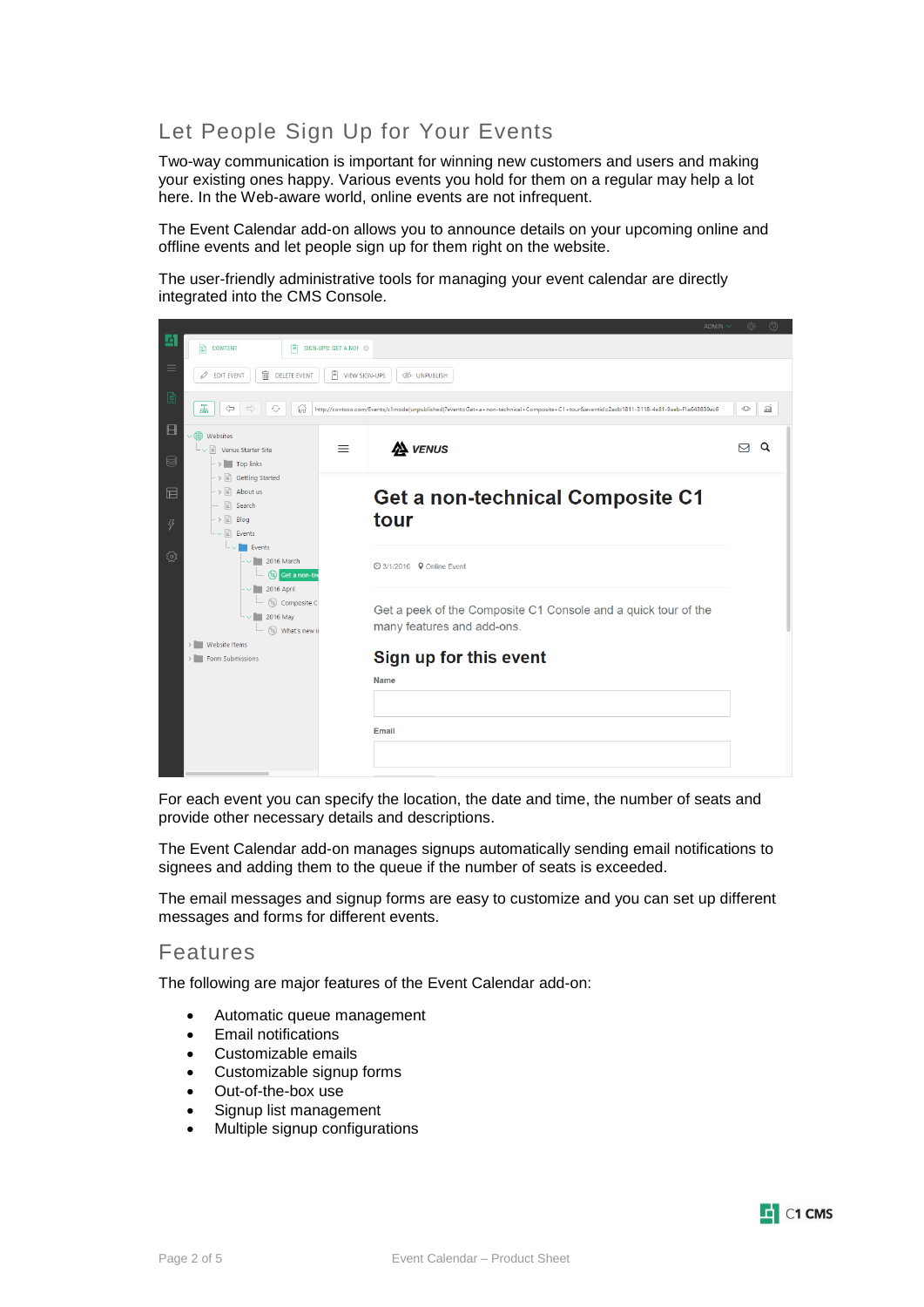### Automatic Queue Management

#### **Composite C1 for web professionals**

**Q** 8/2/2014 2:00 PM-3:00 PM **Q** Online Event

Get a non-technical overview of Composite C1.

- Learn about the Composite C1 project a new breed of CMS. Composite is one of the first
- Microsoft based Open source CMS Worldwide not borne an Open Source Project. • Get a peak of the Composite C1 Console and a quick tour of the many features and add-ons.
- . What about Composite C1 and the mysterious Cloud!? ...and what's on Roadmap
- 

#### Queue up for this event

| seats. | Sorry, but there are currently no vacancies available for this event, but you are welcome to queue<br>up. We will then contact you the moment a vacancy become available or we expand the number of |
|--------|-----------------------------------------------------------------------------------------------------------------------------------------------------------------------------------------------------|
| Name   |                                                                                                                                                                                                     |
| Email  |                                                                                                                                                                                                     |
| Submit |                                                                                                                                                                                                     |

Do you have a limited number of seats at the event but not want to lose any more participants if some cancels his or her attendance?

If the number of seats is exceeded, new signees are automatically queued. If there are new seats available, they get signed up automatically.

### Email Notifications

Do you want your participants to get updated about their signup status?

Event Calendar automatically sends email notifications when a person signs up for an event or is queued, gets signed up or cancels his or her attendance.

| Mail                | <b>Archive</b><br>$\left( =\right)$<br>←<br><b>Spam</b><br><b>Delete</b><br>D                                 |  |  |
|---------------------|---------------------------------------------------------------------------------------------------------------|--|--|
| Contacts            |                                                                                                               |  |  |
| <b>Tasks</b>        | Composite C1 for web professionals $\Box$  x                                                                  |  |  |
| <b>COMPOSE MAIL</b> | tk<br>Info info@contoso.com to me                                                                             |  |  |
| Inbox               | Hi John Doe.                                                                                                  |  |  |
| Buzz <sup>6</sup>   | you have been signed up for our event Composite C1<br>you are not able to participate, please use the cancela |  |  |
| Starred a           |                                                                                                               |  |  |
| Important $\Box$    | <b>Thank you!</b>                                                                                             |  |  |
| <b>Sent Mail</b>    | Cancel my signup for this event                                                                               |  |  |
| <b>Drafts</b>       |                                                                                                               |  |  |
| Personal            | <b>S</b> Reply to all<br>→ Forward                                                                            |  |  |

#### Customizable Emails

| <b>CONTENT</b><br>E                              | *STANDARD SIGNUP <sup>®</sup> |                       |                        |                                                  |                          |
|--------------------------------------------------|-------------------------------|-----------------------|------------------------|--------------------------------------------------|--------------------------|
| <b>SETTINGS</b><br><b>SIGNUP SUCCESS MESSAGE</b> |                               | SIGNUP OUEUED MESSAGE |                        |                                                  | SIGNUP DE-OUEUED MESSAGE |
| I<br>B<br>$T-$<br>CODE                           | 亖<br>亖                        | 먣<br>Ξ                | 巨<br>凹                 | $\overline{\phantom{a}}$<br>ē<br>$\sim$<br>$1 -$ | B<br>0                   |
| (Default)<br>$\checkmark$<br>G                   | <sup>일</sup> Paragraph        | ٤<br>$\checkmark$     | (None)<br>$\checkmark$ | Œ)<br>Insert                                     | Pa                       |
| Name<br>Ηi                                       |                               |                       |                        |                                                  |                          |

you have been signed up for our event **B Example 10** which starts **B** start time please use the cancelation link at the bottom of this e-mail.

Thank you!

Do you need specific words in you notification email messages?

You can edit each of these messages and change it so that it meets all your requirements.

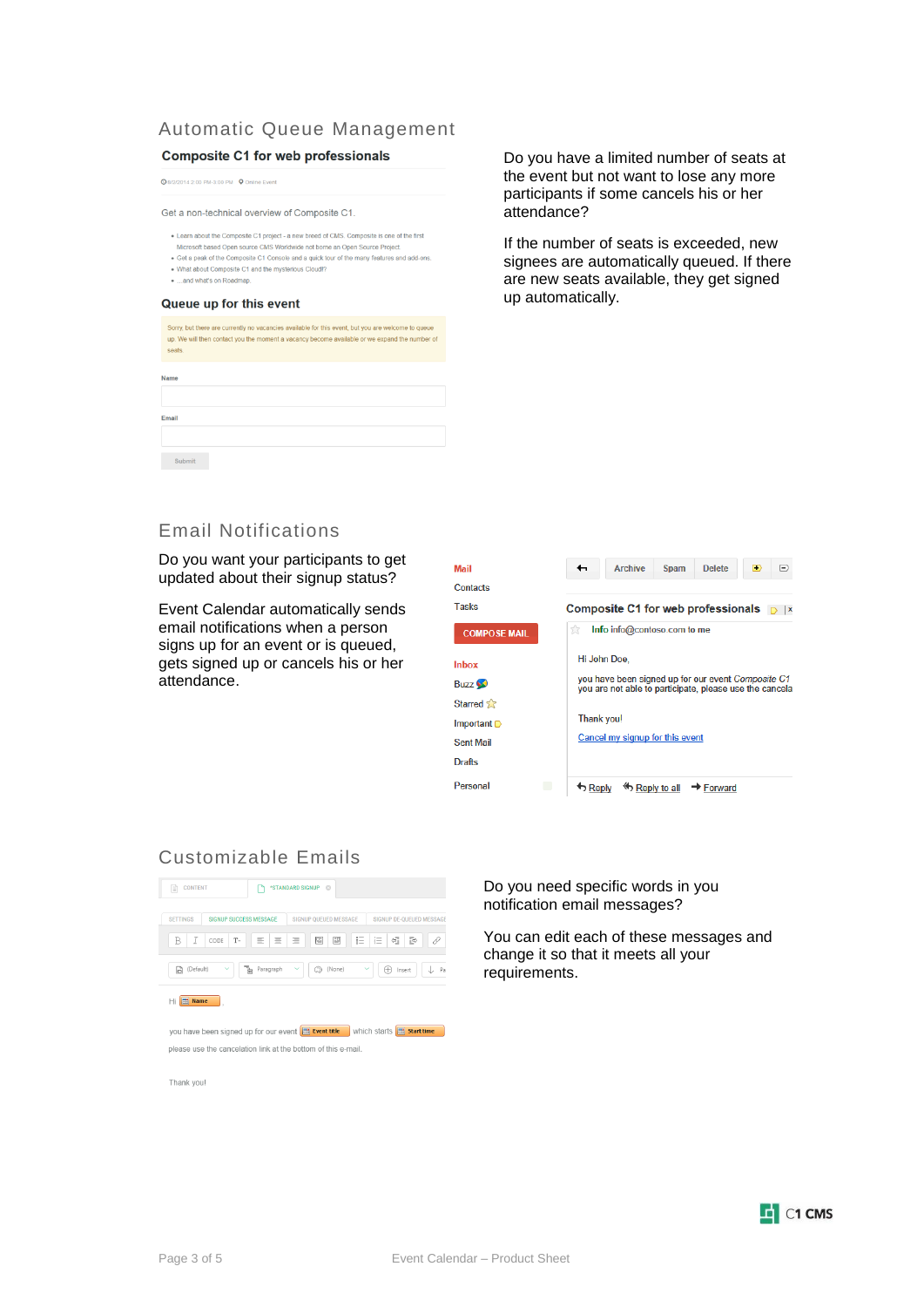#### Customizable Signup Forms

Is your idea of data submitted via a signup form different from what Event Calendar offers by default?

You can easily customize the existing form or use the form you have created yourself. And get information you need.

#### Sign up for this event

| Name               |              |
|--------------------|--------------|
| John Doe           |              |
| Email              |              |
| john.doe@gmail.com |              |
| Company            |              |
| Contoso            | $\checkmark$ |
| Country            |              |
| <b>US</b>          | $\checkmark$ |
| Submit             |              |

#### Out-of-the-box Use

| Page title           |                            |
|----------------------|----------------------------|
| Events               | 7                          |
| Description          |                            |
|                      |                            |
|                      |                            |
|                      |                            |
|                      |                            |
| Page type            |                            |
| Event calendar       | 2<br>$\checkmark$          |
| Position             |                            |
| Insert at the bottom | $\sqrt{2}$<br>$\checkmark$ |
|                      |                            |
|                      |                            |

Do you want to start working with the event calendar out-of-the-box?

Create and publish a web page based on the Event Calendar page type and you will get all the required rendering functions in place and ready to use.

Add your event to the folder under the page and the people visiting your website will be able to sign up for it right away.

### Signup List Management

Are you interested in who is on the signup list?

You can not only view the current and queued participants but also download the list in XML format as well as delete specific entries if needed.

| <b>CONTENT</b><br>SIGN-UPS: GET A NON @<br>E<br>E |            |                      |  |
|---------------------------------------------------|------------|----------------------|--|
| $C_{2}$ REFRESH<br>$\downarrow$ DOWNLOAD          |            |                      |  |
| <b>SignupDate</b>                                 | Name       | <b>Email</b>         |  |
| 2015-11-05T12:50:00                               | Penguin    | penguin@domain.com   |  |
| 2015-11-05T12:50:00                               | <b>Leo</b> | leo@domain.com       |  |
| 2015-11-05T12:50:00                               | Dolphin    | dolphin@mydomain.com |  |
| 2015-11-05T12:50:00                               | Me         | me@mydomain.com      |  |